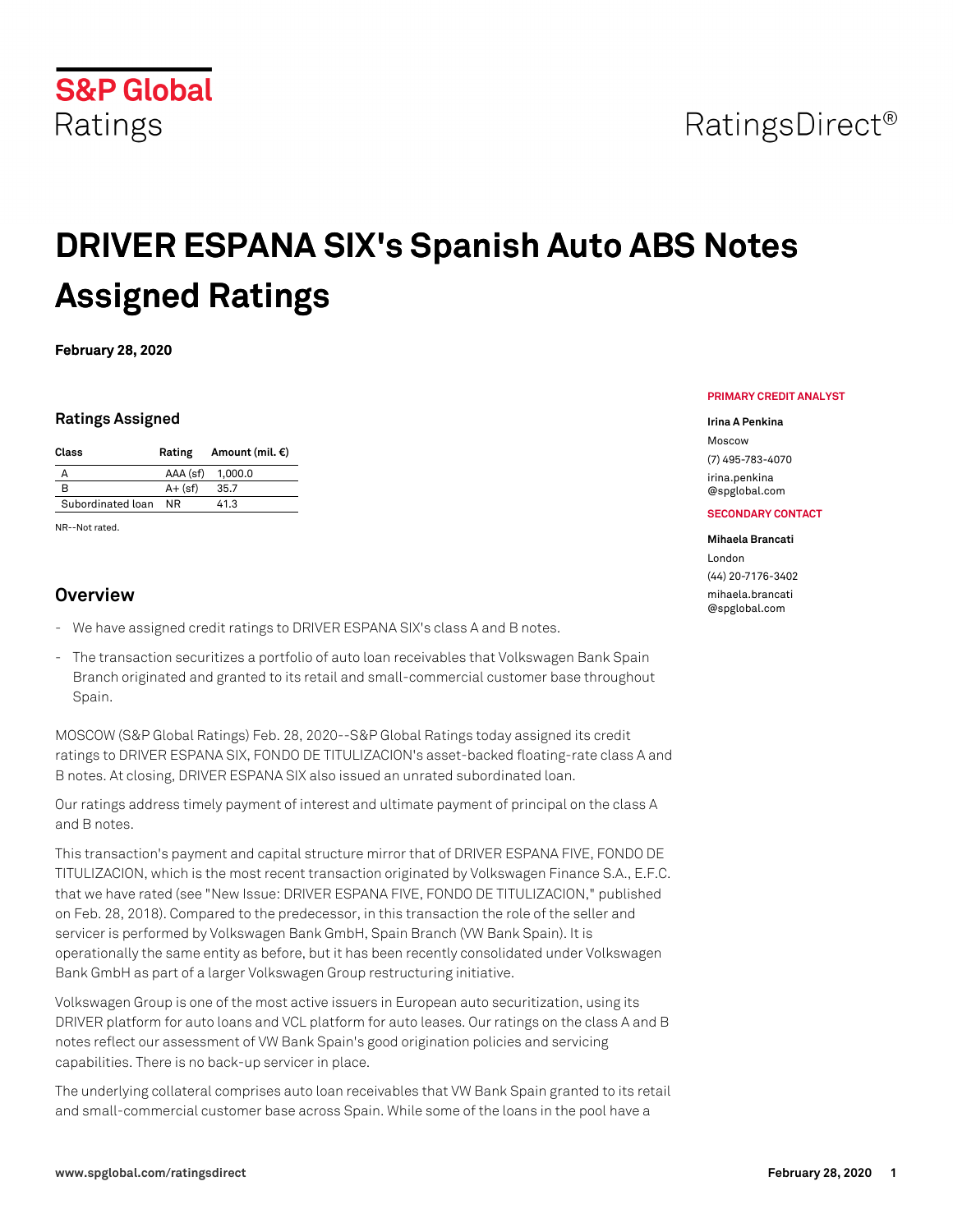#### **DRIVER ESPANA SIX's Spanish Auto ABS Notes Assigned Ratings**

balloon component, balloon installments are not securitized. Only amortization payments are eligible. Hence the transaction is not exposed to residual value risk, in our opinion.

The transaction is static and amortizes from day one. Collections are distributed monthly according to a combined payment waterfall. The transaction features a unique payment structure that switches between sequential and pro rata dependent on the actual overcollateralization levels as compared to their targets (and the latter are driven by the cumulative gross loss ratios).

The assets pay a monthly fixed interest rate, and the rated notes pay one-month EURIBOR plus a margin, subject to a floor of zero. To mitigate fixed-float interest rate risk, the rated notes benefit from a balance guaranteed interest rate swap.

A notable feature of this transaction is that the loan receivables were purchased above par since the applicable discount rate is significantly lower than the weighted-average portfolio's contractual interest rate. The fixed discount rate was set to absorb the senior fees, fixed rate payable under the swap, and interest on the subordinated loan. The transaction therefore has no excess spread.

VW Bank Spain transferred credit rights to DRIVER ESPANA SIX. The customer bought the car from a dealer of the Volkswagen network and owns the car. VW Bank Spain granted them a loan to finance the car and paid the purchase price directly to the dealer. This contract replicates a rent contract mechanism, although VW Bank Spain does not own the financed vehicle. The contract is regulated by the Spanish rent-purchase law, so that the financial entity can obtain a retention of the car's title (known as "Reserva de Dominio"). This charge on the asset has to be recorded in a national and public register to be binding with respect to third parties and future transfers of the asset. The registration involves a cost that, for the majority of the portfolio, will be borne by the issuer.

A fully funded cash reserve for the rated notes is in place, sized at 1.3% of the discounted balance of the receivables and amortizing subject to a floor. The cash reserve is primarily available to cover interest shortfalls for the notes but also to absorb losses at the end of the transaction's life.

A combination of subordination, overcollateralization, and a cash reserve provides credit enhancement to the rated notes.

Our ratings in this transaction are not constrained by our operational risk or structured finance ratings above the sovereign criteria.

The counterparty risk of the issuer bank account provider and swap provider is mitigated in line with our criteria to support a 'AAA' rating. There is a cash advance mechanism affecting the transfer of cash collections from the servicer to the issuer account; however it does not fully mitigate commingling risk. We have assumed two weeks of commingling loss in the event of the servicer insolvency.

The issuer is a Spanish special-purpose entity, which we consider to be bankruptcy remote. The closing legal opinion provides assurance that the sale of the assets would survive the seller's insolvency.

## **Related Criteria**

- Criteria | Structured Finance | General: Counterparty Risk Framework: Methodology And Assumptions, March 8, 2019
- Criteria | Structured Finance | General: Incorporating Sovereign Risk In Rating Structured Finance Securities: Methodology And Assumptions, Jan. 30, 2019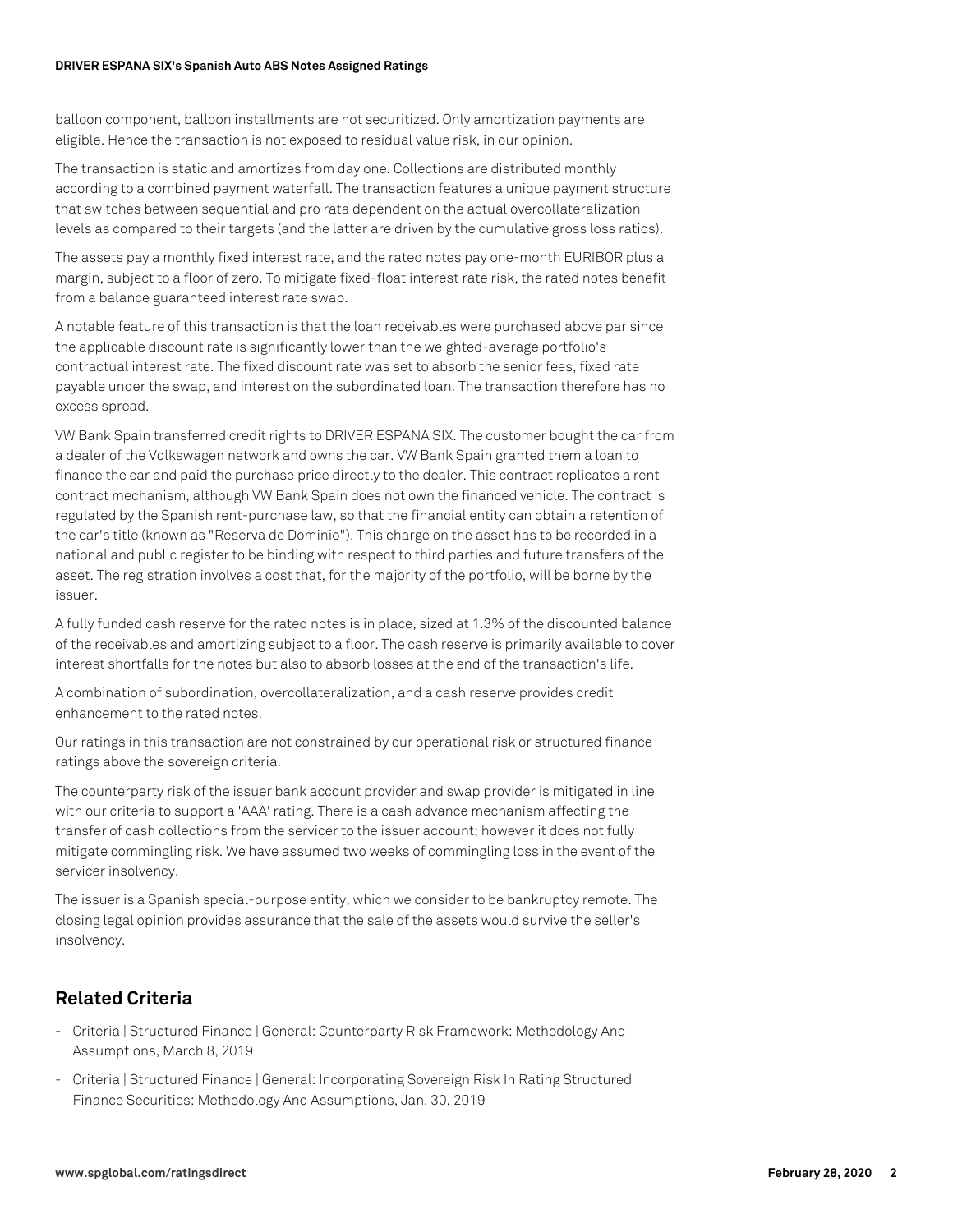#### **DRIVER ESPANA SIX's Spanish Auto ABS Notes Assigned Ratings**

- Legal Criteria: Structured Finance: Asset Isolation And Special-Purpose Entity Methodology, March 29, 2017
- Criteria | Structured Finance | ABS: Methodology And Assumptions For European Auto ABS, Oct. 15, 2015
- Criteria | Structured Finance | General: Methodology: Criteria For Global Structured Finance Transactions Subject To A Change In Payment Priorities Or Sale Of Collateral Upon A Nonmonetary EOD, March 2, 2015
- Criteria | Structured Finance | ABS: Global Methodology And Assumptions For Assessing The Credit Quality Of Securitized Consumer Receivables, Oct. 9, 2014
- Criteria Structured Finance General: Global Framework For Cash Flow Analysis Of Structured Finance Securities, Oct. 9, 2014
- Criteria | Structured Finance | General: Global Framework For Assessing Operational Risk In Structured Finance Transactions, Oct. 9, 2014
- General Criteria: Methodology Applied To Bank Branch-Supported Transactions, Oct. 14, 2013
- Criteria | Structured Finance | General: Global Derivative Agreement Criteria, June 24, 2013
- Criteria Structured Finance General: Criteria Methodology Applied To Fees, Expenses, And Indemnifications, July 12, 2012
- General Criteria: Methodology: Credit Stability Criteria, May 3, 2010
- Criteria | Structured Finance | General: Methodology For Servicer Risk Assessment, May 28, 2009

## **Related Research**

- European Developed Sovereign Rating Trends 2020, Jan. 29, 2020
- European Auto ABS Index Report Q3 2019, Nov. 28, 2019
- Spain Ratings Raised To 'A/A-1' From 'A-/A-2' On Economic Resilience; Outlook Stable, Sept. 20, 2019
- New Issue: DRIVER ESPANA FIVE, FONDO DE TITULIZACION, Feb. 28, 2018
- 2017 EMEA ABS Scenario And Sensitivity Analysis, July 6, 2017
- European Structured Finance Scenario And Sensitivity Analysis 2016: The Effects Of The Top Five Macroeconomic Factors, Dec. 16, 2016
- Global Structured Finance Scenario And Sensitivity Analysis 2016: The Effects Of The Top Five Macroeconomic Factors, Dec. 16, 2016
- How We Rate And Monitor EMEA Structured Finance Transactions, March 24, 2016
- Scenario Analysis: Gross Default Rates And Excess Spread Hold The Answer To Future European Auto ABS Performance, May 12, 2009